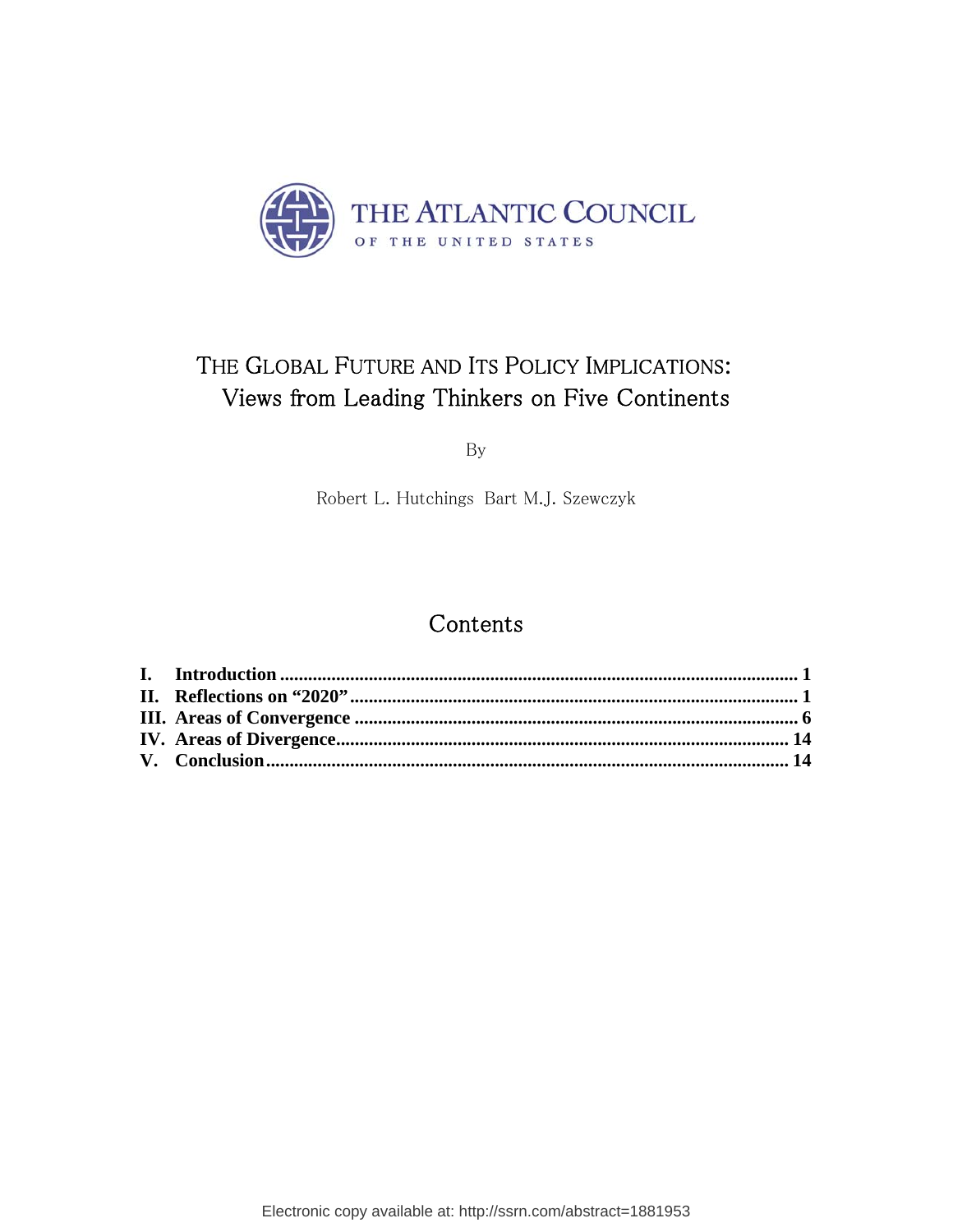Between June 2006 and October 2008, the Atlantic Council of the United States, in cooperation with the National Intelligence Council, organized a series of 14 conferences involving experts and officials from more than two dozen countries on five continents. We visited Japan, South Korea, and China, in June 2006; Mexico, Chile, and Brazil, in January 2007; South Africa, Nigeria, and Egypt, in June 2007; and India, Turkey, and Kazakhstan, in November 2007, with the Kazakhstan event consisting of a regional conference involving five Central Asian countries. In May 2008, we held a regional conference in Paris with participants from 10 European countries. The final conferences — in Germany and Russia — were held in March 2009.

The U.S. delegation was led by Robert Hutchings, diplomat-in-residence at Princeton University and former chairman of the National Intelligence Council, and by Frederick Kempe, President of the Atlantic Council and a former editor and associate publisher of the Wall Street Journal. In each country, we engaged local institutions – usually research institutes or think tanks – to serve as our co-hosts and conveners. These partners brought together extraordinary groups of individuals from government, think tanks, academia, and business to discuss the 2020 report and consider its implications.

The conferences were organized as structured strategic dialogues, each employing the same basic format. We began each conference with an overview of the National Intelligence Council's "2020 Project" report, *Mapping the Global Future*, which we used as a springboard to get people thinking beyond the current agenda toward longer-term trends. After hearing general reactions to the 2020 report and debating those and other global trends, participants in each conference offered their perspectives on the impact of key global trends on their respective countries and regions. We concluded with appraisals of the policy implications for their countries, the international community, and the United States, and we tried to outline the needed policy responses to the challenges ahead. Although the substance of the conversations varied from country to country, the parallel structure ensured a common core agenda and facilitated cross-country comparisons.

## II. Reflections on "2020"

The 2020 report highlighted four major trends: globalization, which it identified as a "mega-trend" that was producing new divisions along with wider prosperity; the rise of new global actors, led by China and India, which will transform the geopolitical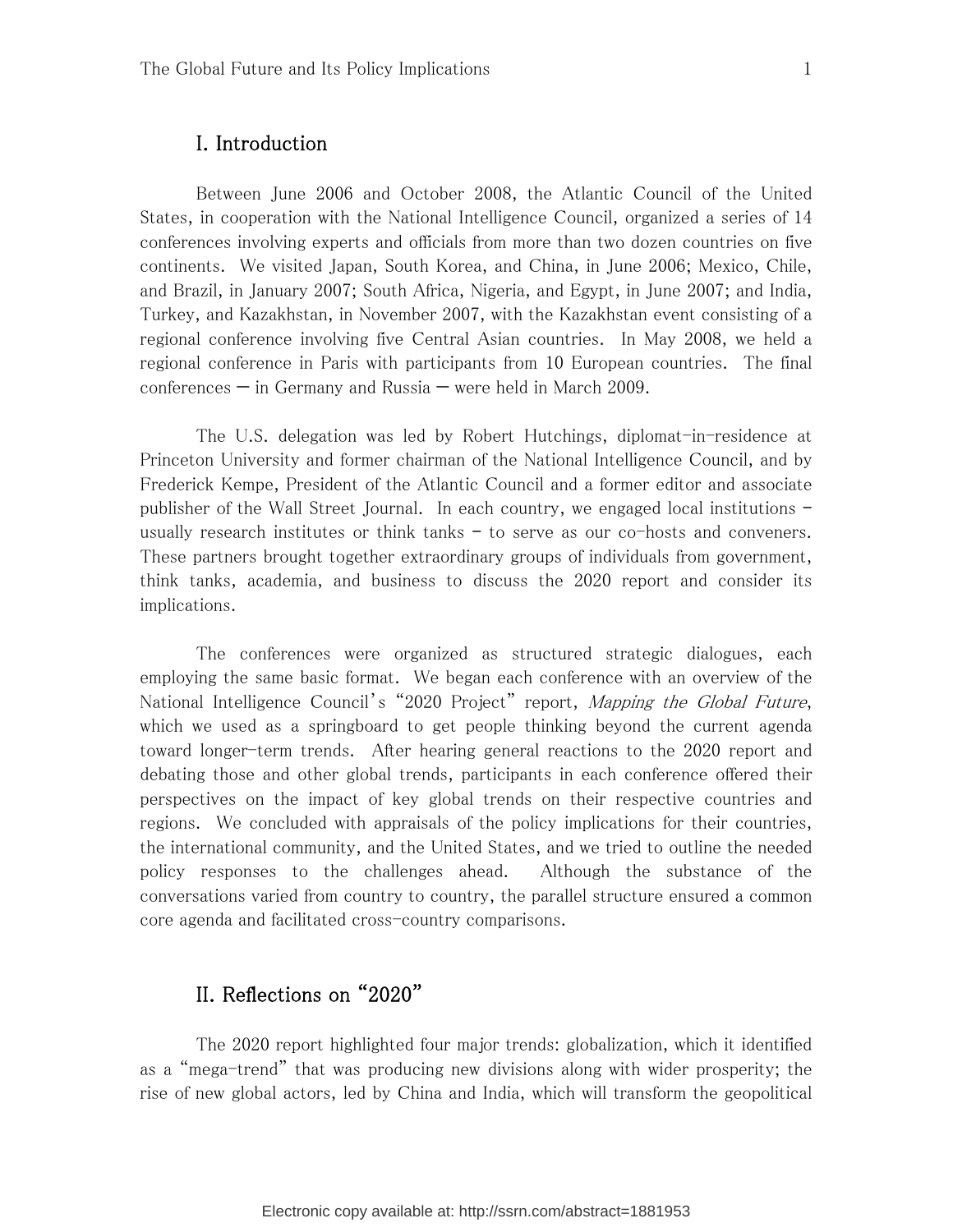landscape; new challenges to governance, both domestically and internationally; and a more pervasive insecurity, springing from economic dislocations as well as from traditional military threats. For each of these trends, the report presented fictionalized scenarios to dramatize the scope of future possibilities: "Davos World" showed how robust economic growth will accelerate the shifting global balance of power, "Pax Americana" examined the implications of the U.S. shouldering the burden of global security provider, "New Caliphate" described the emergence of a new transnational authority that both unites and divides Muslims around the world, and "Cycle of Fear" used the device of a text-message exchange between two arms dealers to explore the intersection of technology and terrorism. Mapping the Global Future distinguished "relative certainties" from "key uncertainties," arguing that the world is facing a more fluid and complex set of international alignments that at any time since the formation of the Western alliance system in 1949. Thus, the very magnitude and speed of change, apart from the precise character of those changes, will be key features of the world out to 2020.

Since its publication in late 2004, *Mapping the Global Future* has generated a good deal of commentary and discussion around the world. It was translated into several languages, including Chinese, Russian, Spanish, and French, and helped to inspire similar undertakings in Japan, South Korea, China, India, Turkey, South Africa, Nigeria, and Great Britain, as well as by the European Union. It had less direct impact in the United States, at least in official circles, but it helped stimulate a cottage industry of long-range strategic assessments, many of them focused on particular trends like climate change, energy demand, and demographics.

How well does the report stand up? Some of its findings were controversial at the time but have now become part of conventional thinking: the rise of China and India as an historic shift, the changing face of globalization, the relative decline of U.S. power, and the challenge of global governance as other powers rise and non-state actors gain influence. Other findings are still evolving: the contradictions of globalization and the backlash against it, challenges to governance, and the changing nature of the terrorist challenge. (Terrorism was not a central theme of the report, to the surprise of some in Washington; rather, the report put terrorism in a broader context, which is now beginning to happen more generally in the U.S. debate.) Finally, there were some things that the report either missed or undervalued: the reassertion of Russian power; the imminence of climate change impacts; \$100+/barrel oil; new resource constraints, including on food security; the vulnerability of the international financial system and its dependence on the liquidity of certain Asian and Middle Eastern countries to keep the global economy going; and the rise of "authoritarian capitalism" and the 'Beijing consensus'.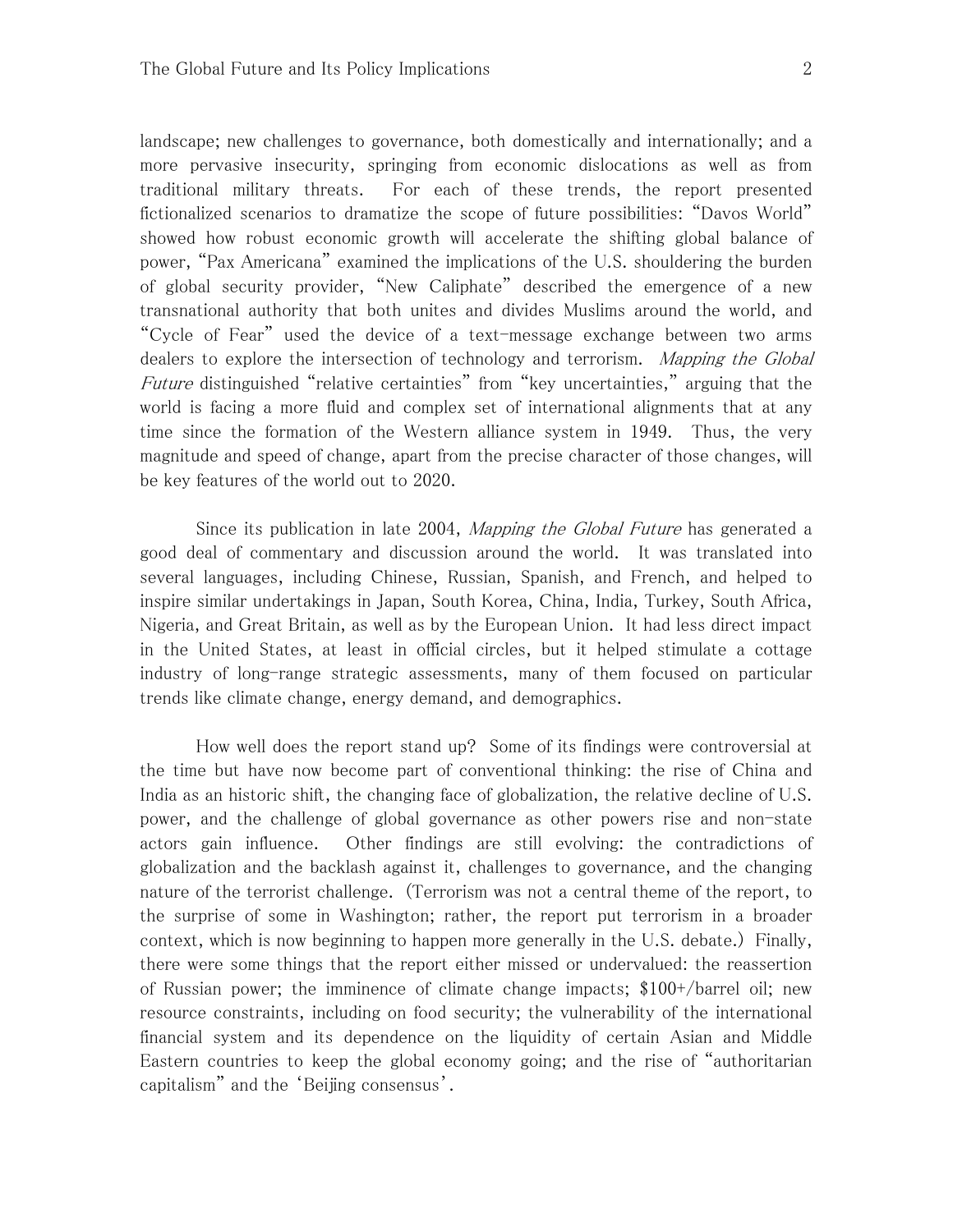### A. Reactions around the World

In our strategic dialogues around the world, how did our counterparts in other countries react to the report? What future trends did they see as driving global change? Their diverse views may be grouped under four headings:

- Backlash against globalization
- The U.S. as a driver of change
- Regional fragmentation
- Challenges of global governance

The 2020 report's first two trends – the contradiction of globalization and the rise of new global actors led by China and India – were overwhelmingly confirmed in our strategic dialogues. Indeed, a growing backlash against globalization was the most powerful single finding of the trips. It is not globalization itself but the unequal distribution of benefits within and among countries – the combustive combination of concentration of wealth and social exclusion  $-$  that is the issue. There is great worry in South Africa, Nigeria, and Egypt that the underclass could "detach" from the rest of the body politic. In Latin America, people saw the populism of Lula and not that of Chavez as the most prevalent at the moment, but they worried about social and economic conditions leading to support for the latter type of radical populism. There is a growing restiveness of the poor and indigenous populations in Latin America, and the information age facilitates the spread of discontent and so empowers the powerless.

The policy challenge derives from the tension between competitiveness and social justice. People see that their countries have to become more competitive – to avoid falling even further behind India and especially China, whose impact was felt everywhere – and open their economies to the global market, but they fear that these steps could exacerbate social inequalities and so threaten political stability. In terms of global trade, all this suggests pressures toward managed trade and the revival of protectionism around the world. Thus, for most, the 2020 report's assessment of globalization was too optimistic. Many worried about their countries' inability to compete with China in manufactures or with India in services, and even more worried about the impact of wage disparities on social cohesion. One participant asked whether globalization carried the seeds of its own destruction.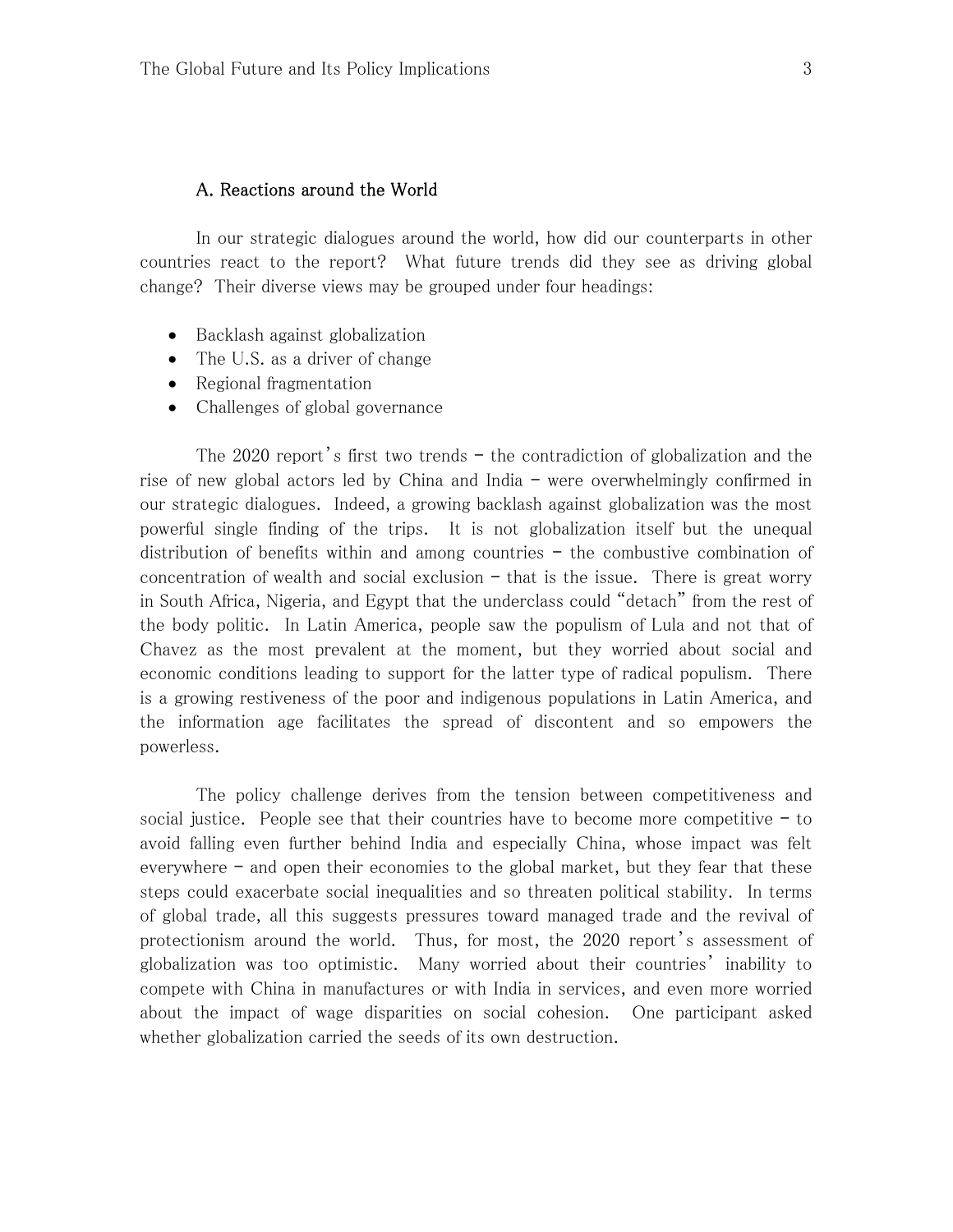As our trips took us to some of the world's largest cities – Beijing, Tokyo, Mexico City, São Paulo, Lagos, Cairo, Delhi, and Istanbul – the problems of megacities came up repeatedly. We saw a common pattern in which in many countries – Japan of course being an exception – only the largest cities were fully connected to the global economy, so rural dwellers were migrating in large numbers to cities looking for opportunity, in the process creating sprawling urban slums with attendant problems of violence and criminality that were overwhelming government capacity. In some countries – India, for example – there was a shift in urban migration patterns toward second-tier cities, suggesting the simultaneous spread of both the benefits and the liabilities of globalization to other parts of the country.

The most common critique of the 2020 report was its relative neglect of the U.S. itself as an "independent variable" or "driver" of global change. One of the surprises to us is that we encountered less anti-American sentiment than we expected, especially in Asia, Africa and Latin America. To be sure, there was plenty of criticism, but it was directed more at what was considered the failure or absence of U.S. leadership rather than manifested as anti-Americanism *per se*. What we heard repeatedly is that the U.S. has not been exercising catalytic leadership, and instead either has tried to impose its will on the rest of the world or has neglected areas not directly related to its overarching focus on the terrorist threat. Yet the U.S. is seen almost everywhere as an important regional balancer and/or as a catalyst for regional integration. Even the Chinese expressed the desire to see the U.S. as a balancer in Asia for the foreseeable future. In Latin America, people we spoke with would like to see a stronger U.S. role as a facilitator of regional integration. For Brazil, 25% of their total trade is with the U.S., so free trade areas matter a great deal to Latin America.

We heard in the Middle East that the U.S. occupation of Iraq and the so-called "global war on terror" have "made everything worse." The U.S. cannot promote democracy directly, we were told, but it could play an important role in promoting economic modernization. Only Muslims can deal with reform of Islam itself, and here the Egyptians and Turks we met thought their countries had important roles to play in promoting a more moderate Islam.

In sum, even allowing for the tendency of our hosts to inflate the U.S. role in the world for the benefit of American visitors, we were left with the impression that leaders in most countries hoped for more rather than less American leadership. Some were resigned to continued disappointment; others, even those who saw a *relative* decline of U.S. power and influence as other powers came to the fore, harbored extravagant expectations of a future U.S. leadership role in virtually every region of the world.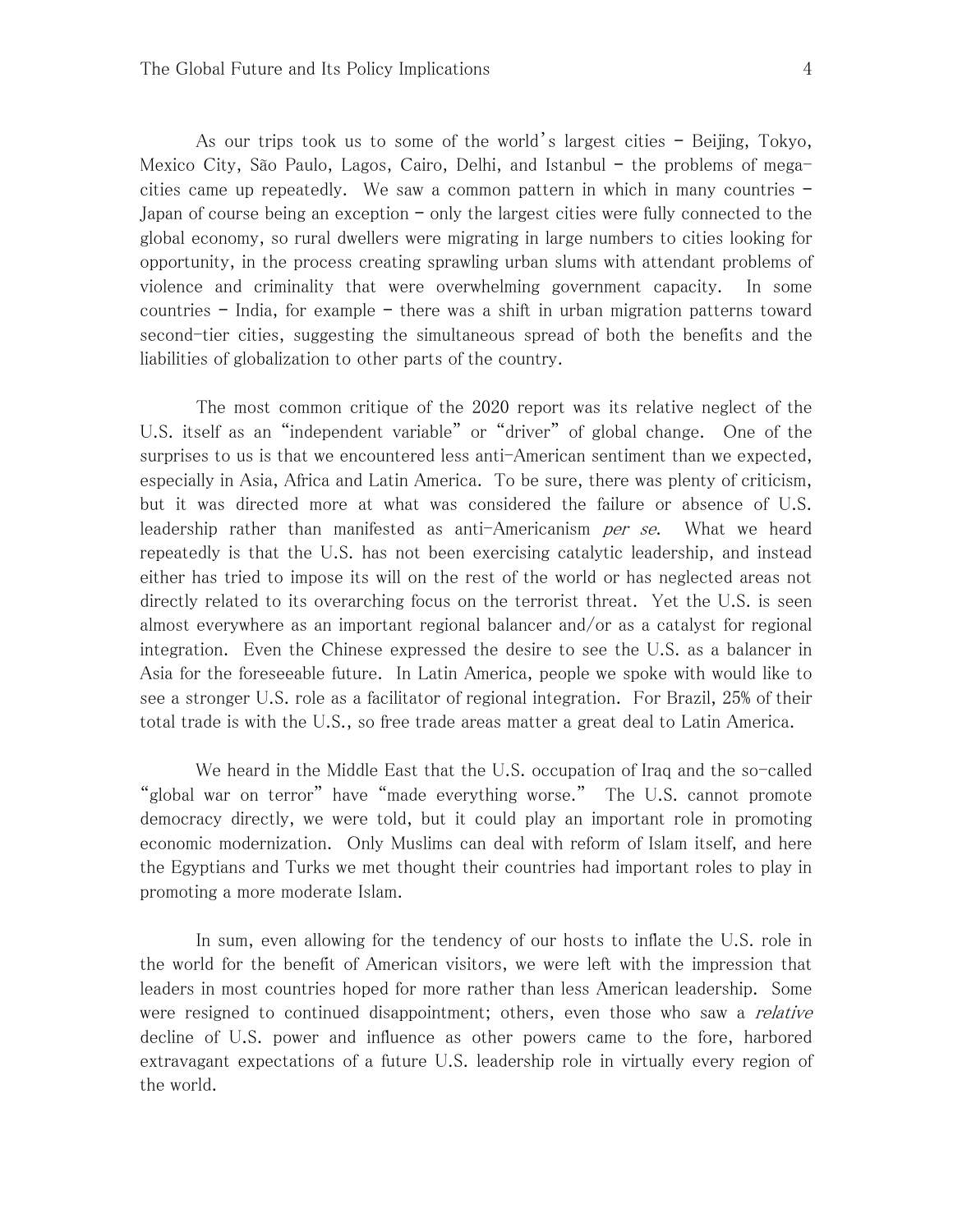Another recurrent theme was that of regional fragmentation, with Europe the sole exception to this global trend. Many felt that fragmentation and integration are two sides of the globalization process. (Some years ago the political scientist James Rosenau coined the term "fragmegration" to capture this duality.) In Asia, we were cautioned against using the term "rise of Asia'' as if Asia were unitary. A sense of "Asian-ness" is only embryonic, and regional structures are too weak to manage potential rivalries. There was growing concern about resource nationalism and competition, as well as possible military competition. In Central Asia, we were told that Central Asia does not exist except in the minds of those who live elsewhere, and people there worry about a new "Great Game" of competition over the region's resources. India faces a strategic dilemma: it would like to maintain equidistance among the great powers but feels that it lacks the power to manage this orientation. Some Indian officials are attracted by the idea of strategic partnership with the U.S. but do not want to be manipulated as a counterweight to China. Indians worried that unresolved border disputes with China may herald future conflict. Some Indians worried about the fragmentation of India itself, noting that globalization was assisting small actors like Ireland, but was also empowering secessionist movements in different parts of the world.

There was likewise no sense of "African-ness" in Africa, and after Mbeki it is likely that no one will espouse a pan-African vision even rhetorically. Africans with whom we spoke see more disunity and disintegration in Africa's future. Yet they also see that Africa needs to organize itself, particularly if and as it becomes a battleground for resources. In Latin America, our interlocutors saw no common regional identity, no significant international organizations for cohesion, and different levels of development. One Brazilian analyst saw at least four sub-regions: Mexico and Central America; the Pacific side of South America, with indigenous problems; Chile and the Atlantic side of Argentina and Brazil; and semi-failed states such as Bolivia, Paraguay and Suriname.

"Challenges to governance," another theme of the 2020 report, was seen even more acutely by our counterparts around the world. Many in Africa, Latin America, and Asia were preoccupied with the challenges posed by weak, failed, or failing states. Globalization itself has introduced new instabilities that take various forms: economic dislocation, competition for resources, social mobilization enabled by information technology, and migration, both internal and external. Participants in several countries also seconded the 2020 report's focus on growing identification with religious and ethnic movements, which they saw as partly a reaction to globalization. These movements often posed a direct challenge to governance, because religious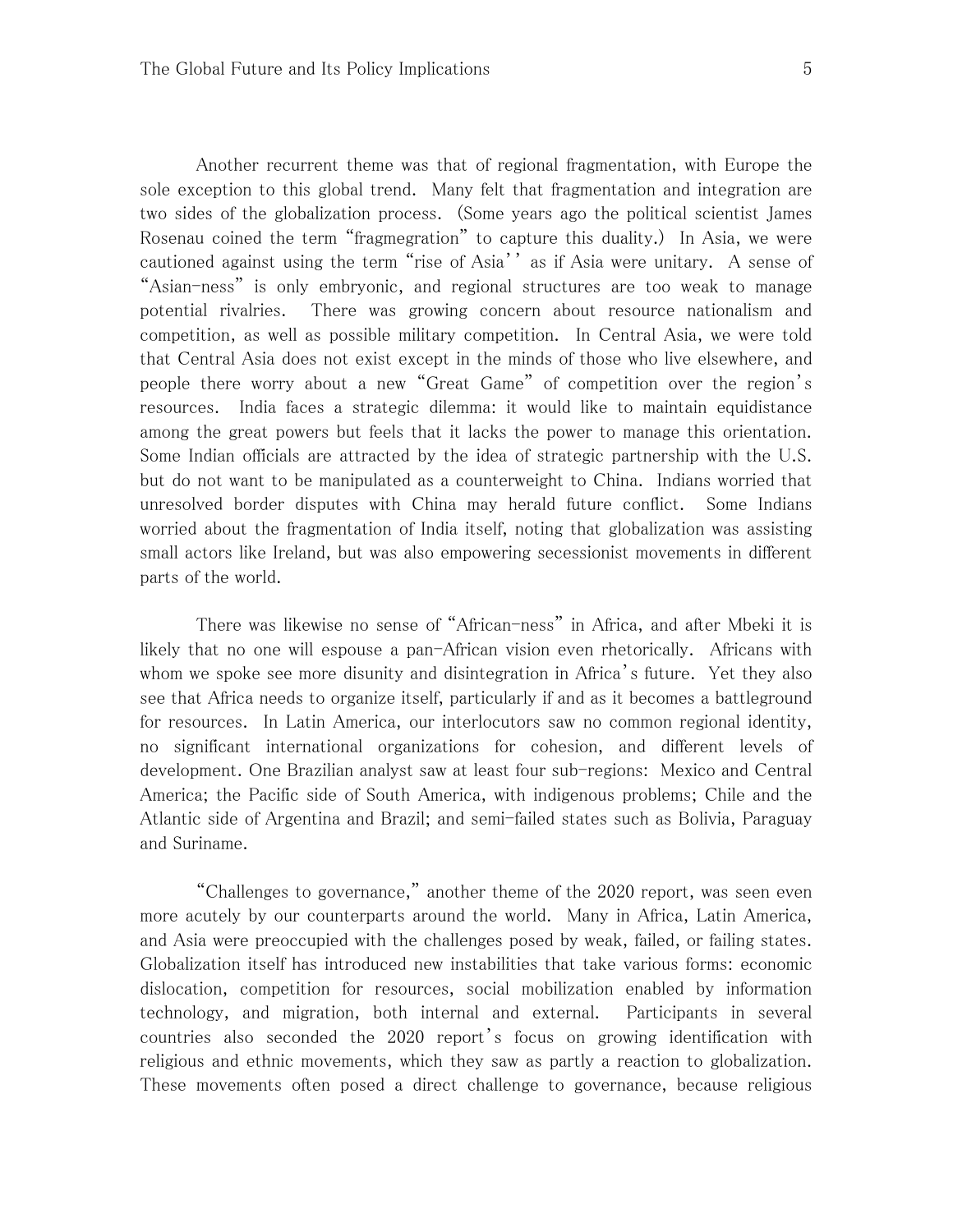groups, including the most radical, often stand for social justice. In much of the Muslim world, these pressures were reflected in the tension between globalization, modernization, and secularization.

These issues had implications for global governance as well. Most of those involved in our conferences expressed low confidence in regional as well as international institutions, including those of the international financial and trading system. For some, the rising power of China, and to a lesser extent Russia, held out the possibility of an alternative to the "Washington consensus" – one that offered a less onerous path to the global economy. Opinions varied on whether "authoritarian capitalism" constituted a viable alternative model of development – a notion that the Chinese themselves disputed – but many saw the growth of both democracy and authoritarianism around the world and argued that a new international order must reflect the advent of countries that are authoritarian internally but also able to cooperate internationally.

Thus, we saw challenges everywhere to the Western-led global order. The existing institutions – the UN Security Council, the  $G-7/G-8$ , the World Trade Organization, the international financial institutions, and others – are no longer adequate, yet the established powers were seen as unwilling or unable to liberate themselves from past institutions and old habits. The open question is whether those institutions could be successfully adapted to accommodate and integrate the rising powers and address a new agenda of issues brought on by globalization. If so, on whose terms will this transformation occur? An Indian author recently wrote that "the West is within us." Will those Western values prevail, or will there be a clash with "Asian values"?

## B. Comparing "2020" and the EU's "2025" Report

In our Paris conference in May 2008, our co-host, the European Union's Institute for Security Studies, offered a detailed comparison between *Mapping the* Global Future and its own report, The New Global Puzzle: What World for the EU in 2025? EU ISS analysts saw five main elements of convergence and similarity between the two reports:

- The flux in the international order and the global shift in relative power
- The relative certainties globalization, rise of Asia, little likelihood of major war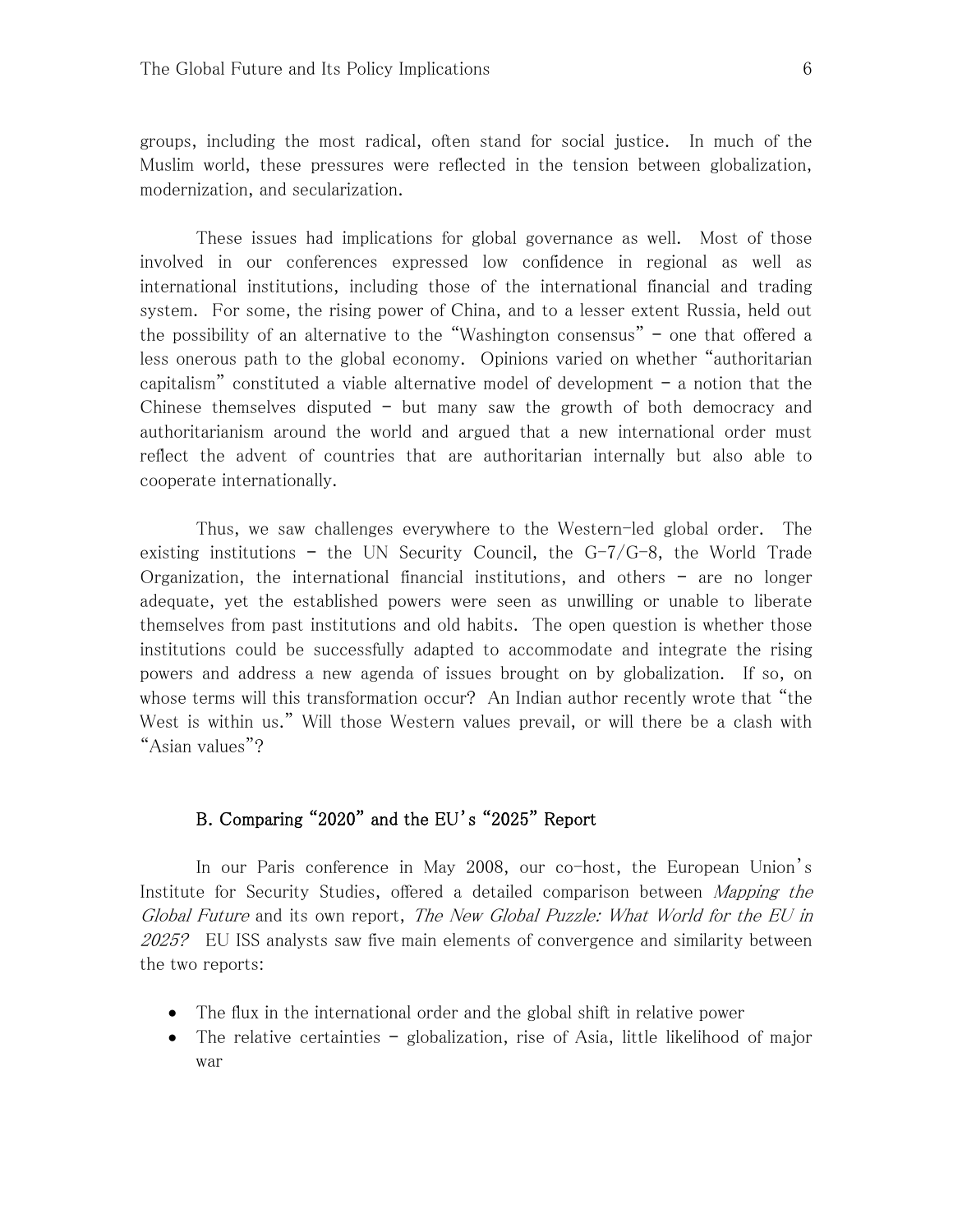- The increasingly non-Western character of globalization and its impact on the West
- The danger of internal or regional conflict where failed states are unable to prevent the spread of disorder
- The appeal of political Islam in Europe and its growing clout in the Arab world

Our EU ISS colleagues saw differences as well. The principal one was that "2020" reflects the perspective of the U.S. as the largest global power whereas the EU report reflects Europe as a hesitant regional power. There was also a difference of two years in publication dates – 2004 and 2006 – in which issues of energy security and climate change became more prominent, Iraq and Afghanistan got worse, and the rise of China and India became more apparent. Things moved very fast between 2004 and 2006, suggesting continuing acceleration in the future. The U.S. report was relatively optimistic about the future and the U.S. ability to shape it; The Global Puzzle was more pessimistic and stressed the need for Europe to shape up to face the global future. The ISS report also reflected more of the links of combined U.S. and European power.

There was a different emphasis on trends and drivers. The challenge of transnational terrorism and proliferation may have seemed understated to some American readers, but these themes were more prominently featured in the U.S. report than in The Global Puzzle, which addressed more structural challenges like energy security and climate change. The U.S. report talked more about democracy promotion while *The Global Puzzle* focused more on governance and the conditions that can shape democracy and a liberal society. There was a different geo-strategic focus, perhaps based on the different geopolitical positions of the U.S. and Europe. The U.S. report focused on the rise of Asia and the power balance in Asia, while *The Global* Puzzle focused more on the neighborhood of Europe and the political, demographic, and other factors that will affect the EU. It also gave more emphasis on Africa and the Chinese penetration of Africa, including the resource scramble. There was also more concern about Russia and its impact on the EU and its neighborhood.

Mapping the Global Future referred to growing challenges to an American-led unipolar system; The Global Puzzle was more concerned with multipolarity and its implications for cooperation and conflict. The U.S. report focused on non-state actors and less on global governance, while the latter was central to *The Global Puzzle*, including the reform of international institutions. The Global Puzzle ends by saying that one of the biggest challenges for Europe over the next 10 to 20 years will be to reconcile multipolarity with multilateral cooperation. Multipolarity has no normative implications in this context but rather is descriptive of the evolving international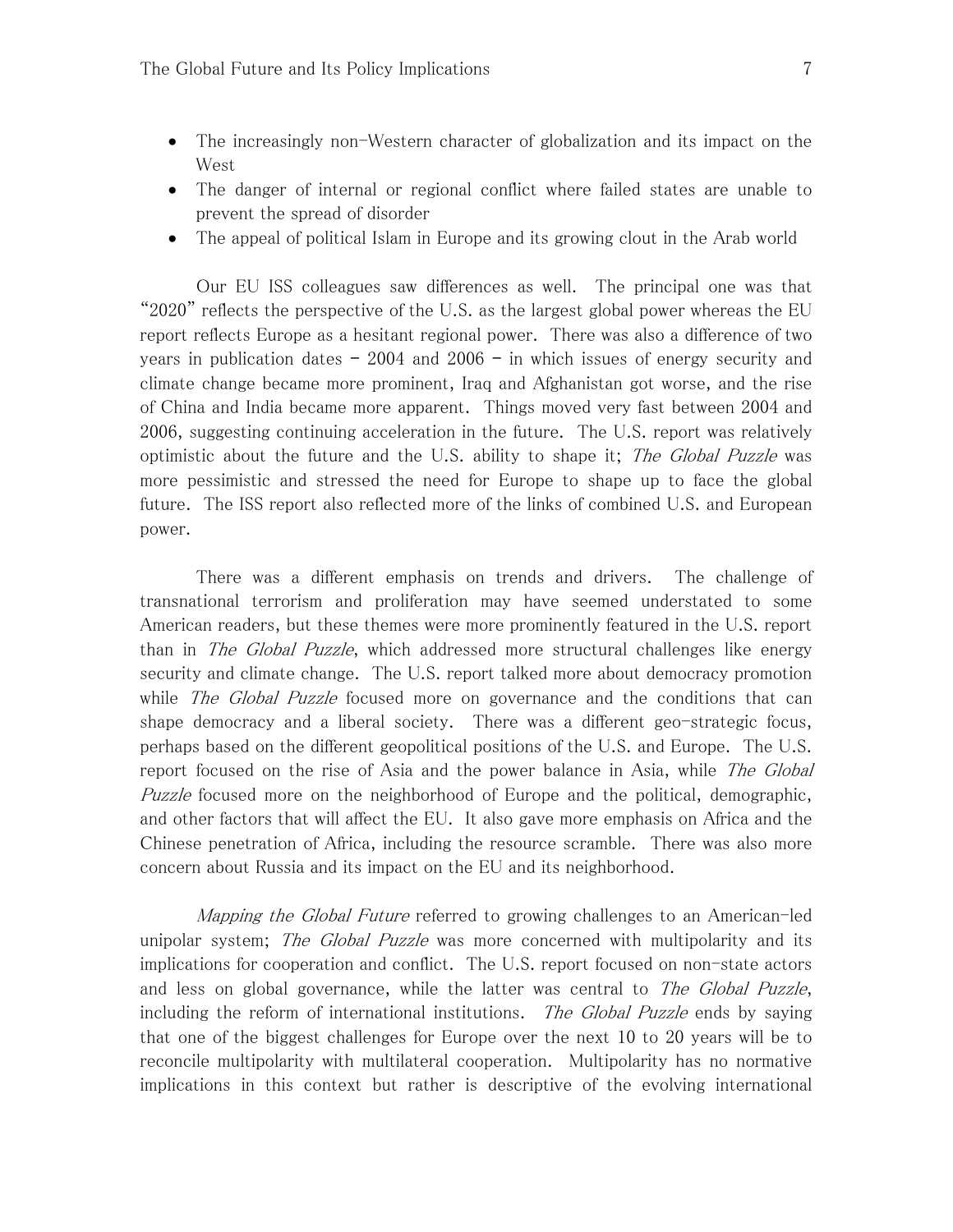system – the "power of denial" of any one country or combination of countries to dominate.

In sum, in the view of our EU ISS colleagues, *Mapping the Global Future* looked at how to sustain the primacy of the U.S. in a changing global landscape; The Global Puzzle did not look at this question but rather on how to regulate and govern a shifting balance of power to prevent conflict. There were many references in the U.S. report about harnessing others' power or how others may thwart the U.S. The main consensus for U.S.-EU cooperation was seen as the focus on combating global terrorism. The Global Puzzle, by contrast, focused on shaping the international environment for cooperation, so it was less about sharing the burden than about avoiding unilateralism. There was also more focus on in the EU report on process and milieu goals such as institutional structures and legitimacy.

## III. Areas of Convergence

Our discussions around the world did not, of course, divide neatly between points of convergence and of divergence, but there were areas where the general tenor of analysis was broadly congruent, albeit with different emphases and interpretations. In particular, there was universal agreement on the impact and contradictions of globalization, the impact of China's (and to a lesser extent India's) growing global role, and the gathering threats to governance affecting established states as well as weak or failing ones.

#### A. Globalization and its Discontents

In all of the countries we visited, with the partial exception of Egypt, globalization was perceived as a dominant and omnipresent source of both obstacles and opportunities. In Africa in particular, the inability of significant sectors of society to compete in the global economy has led to not only persistent but even increased poverty and associated costs such as crime and societal disintegration. Even in South Africa, where the middle class had expanded by 20% per year, violent crime had also risen drastically by up to 60% over the past decade as the number of the people in abject poverty increased and income inequality became a grave problem. These problems arising out of poverty were also visible in Latin America, where several countries were perceived as semi-failed states unable to establish basic governance, and to a lesser degree in India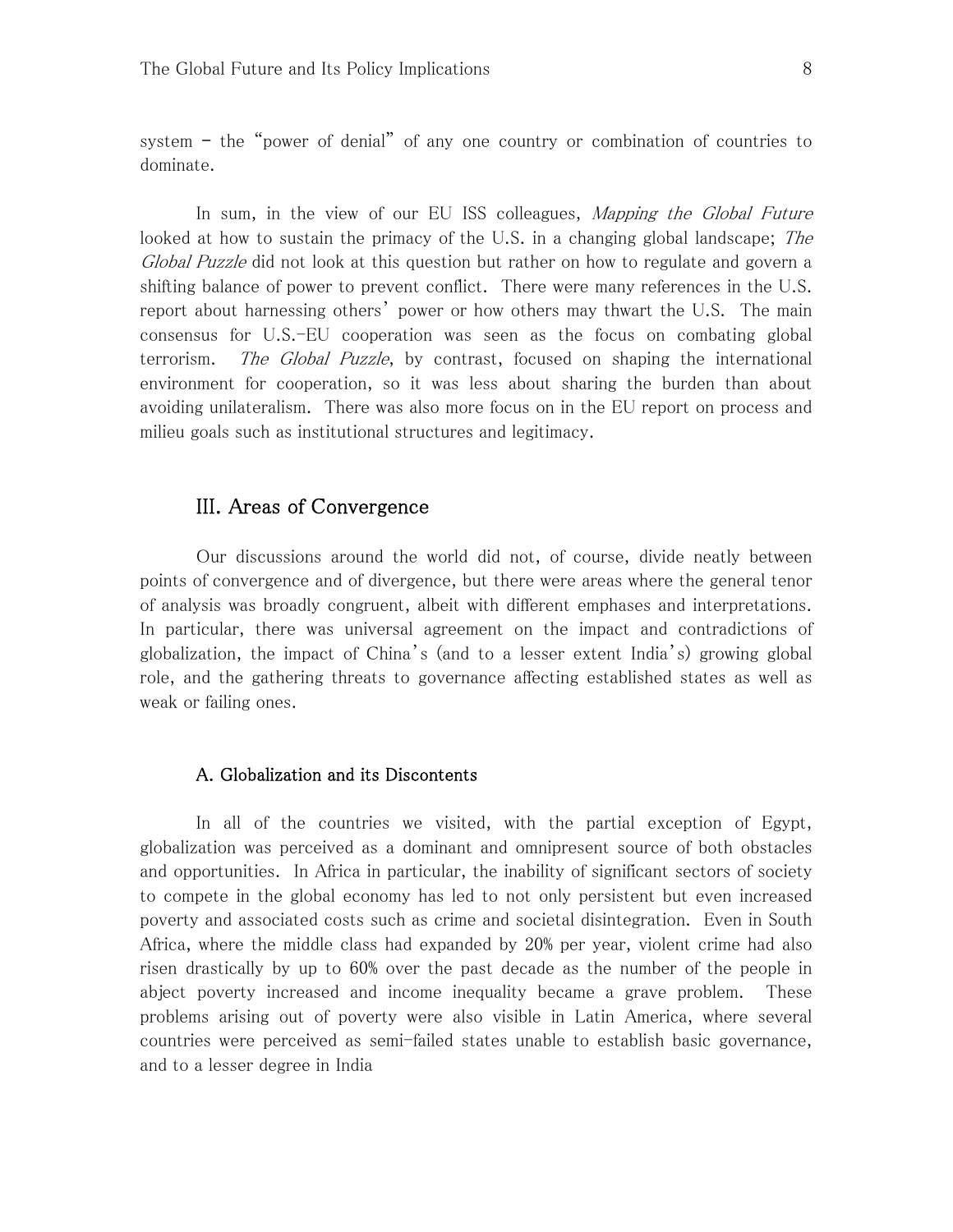The lack of a wide distribution of gains from the processes of global trade and investment has led to the development of a large "underclass" in many parts of the developing world. This internal division of societies is manifested, for instance, in the formation of Medieval-type mega-cities, walled off from their immediate surroundings but closely integrated into the flows of international commerce – local fragmentation with global integration.

The "development" consensus in dealing with challenges posed by globalization was to enable the growing underclass to "get on the globalization bus" through improved education, training, and access to technology – each element with the objective of improving productive skills within the workforce. Current problems with respect to schools in many of the countries we visited are indeed dire. We were told that 70-80% of South Africa's public schools are dysfunctional and that only a small number of black students are admitted into the country's best universities. In other parts of Africa, the state of affairs was reported to be much worse. In Latin America, education was not readily translatable into skills that are competitive and profitable in a global economy. India's recent strategic partnership with the U.S. was premised, in part, on establishing technological cooperation and lowering barriers to transfers of technology. There was debate as to whether there was a single globalization "bus" or more than one, with some seeing China's rise as offering a more appealing option.

Rather than rejecting the premises of mutual gains through a free flow of goods and capital, participants in each of the countries we visited thought that the promise of globalization needed to become more inclusive and equitable. The stark competition from the rise of China and India was viewed from a self-critical perspective in recognizing the need to develop competitive advantages in the global economy rather than enclosing within protectionist policies. For instance, businessmen in Brazil recognized that China trains twelve times and India seven times the number of new engineers and technicians as Brazil. Thus, it is much more profitable for a multinational company to conduct its research and development in those two countries rather than Latin America due to economies of scale.

The displacement of workers, firms, and industries due to globalization was politically manageable as long as those productive resources shifted into other more competitive areas, such as the agroenergy market in the case of Brazil. However, there was concern that populist and protectionist sentiments were strengthening and would be exploited by politicians promising the safety of a stable job and pay check. These dynamics were most visible in Mexico, where political value was perceived to be reaped from protecting the status quo and where globalization was seen as reinforcing the old patronage systems. Everywhere except in East Asia there was concern over a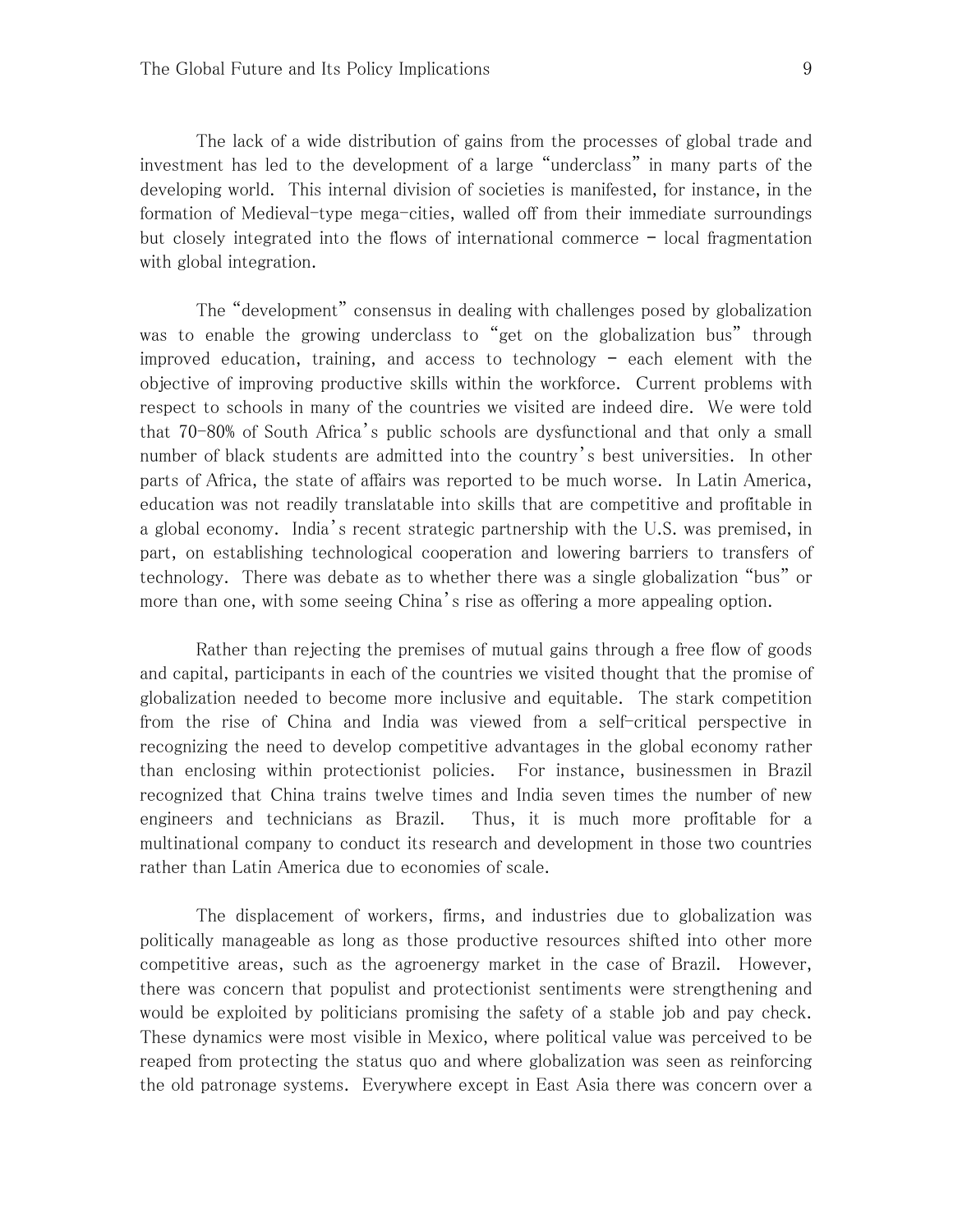growing backlash against globalization, which most people felt had been treated too positively in the 2020 report.

In Latin America particularly, the challenge of embracing and benefiting from the processes of globalization through increased trade and investment was seen as a matter not only of economic growth but of national security. Indeed, most of the discussions in this region focused on economic concerns, rather than national security, demographics, extremism, or issues of identity. In this context, each country's trade relationship with the United States was paramount since, for instance, Brazil's trade with the U.S. was more than twenty times its trade volume with China. Accordingly, no Latin American country had any substantive economic policy with respect to Asia or China, and vice versa.

In addition to these challenges of globalization, Asian countries also faced the problems and prospects associated with mass migrations. Given that Asia is the most populous continent, it was suggested that its workforce could fill the growing demand for labor in aging or declining populations in Europe or Japan. However, these large scale shifts in demographics would generate other challenges associated with integrating the migrants into their new communities. With this flux and the emergence of multicultural and heterogeneous societies, the role of identity was perceived to gain importance insofar as various differences among people need to be reconciled to prevent potential conflict. The United States and India were cited as examples of societies that managed this issue relatively well, whereas large parts of Europe and Russia had greater difficulties accepting and absorbing their immigrants into their societies. Substantial migration was reported also within Central Asia, with Kazakhstan reputed as the ninth largest immigrant taker in the world. Here, however, fewer concerns were expressed with respect to integration of disparate cultures, as apparently there was amicable coexistence between the post-communist secular communities and the growing Muslim communities.

Globalization also magnified the influence that China has been able to exercise around the world, due to its rapidly-growing economy, large population, and urgent demand for stable sources of energy and other natural resources. However, there were significant variations in China's emerging global role.

## B. China's Emerging Global Role

 China's impact was felt everywhere we visited, though it was naturally most strongly felt in its immediate neighborhood of East Asia. Particularly in Japan and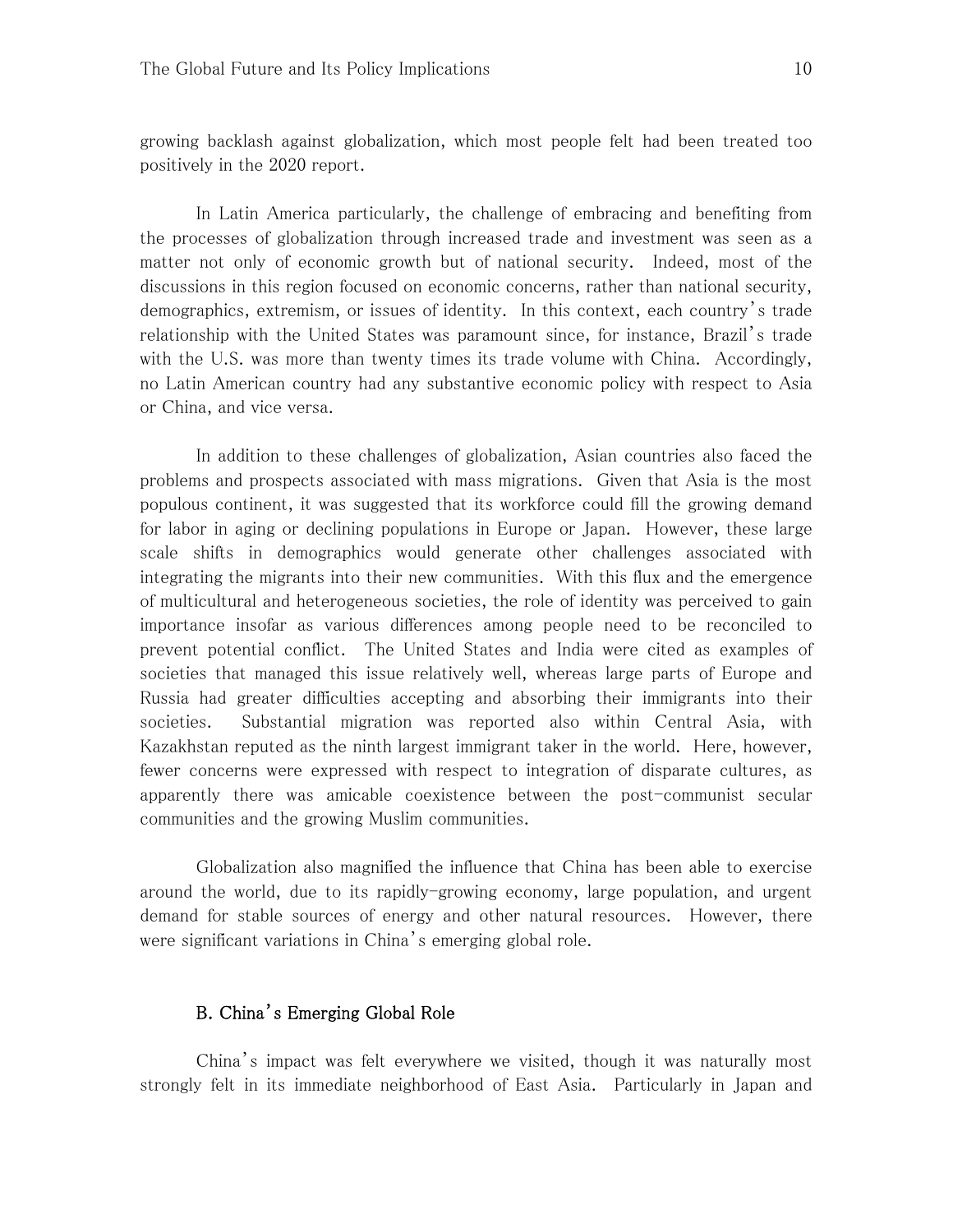South Korea, there was substantial ambivalence regarding China's influence and intentions. Offsetting the economic benefits through increased trade and investment with China, Japan and South Korea expressed concern over China's expanding military capacities. Given the levels of nationalism in East Asia and several potential sources of conflict, China's rise was compared by some to that of Germany at the turn of the twentieth century. This analysis was based primarily on an extrapolation of prior trends rather than a long-term systematic assessment of mutual and conflicting interests. Moreover, economic interdependence and integration was not viewed as a significant constraint on this potential rivalry.

 India also was concerned about China's rise and, in particular, its penetration of the Indian Ocean with a port in Burma and the transformation of India's neighbors into Chinese satellite states, though with varying degrees of success. Competition over energy or other resources was one possible clash of interests. Border issues also played a role in India's relationship with China, particularly in light of the latter's reluctance to address unresolved territorial disputes.

As a consequence, both Japan and South Korea wanted a continued U.S. political, economic, and military presence in the region to offset the growth of Chinese power. Interestingly, China also agreed that the United States was vital to ensure Asia's security, stability, and prosperity, though perhaps for a shorter period of time than envisioned by Japan and South Korea. Similarly, India, though to a lesser extent than Japan or South Korea, wanted to establish a strategic partnership with the U.S. to balance China. In short, the U.S. was perceived as maintaining widespread and welcomed influence throughout Asia for the foreseeable future, notwithstanding – or perhaps because of – China's expansion.

 In Africa, China was viewed both as an important market for export of natural resources and other goods as well as a model for economic development. On both grounds, China gradually has become a competitor to the U.S. in Africa. In some industries such as mining, Chinese companies were able to provide better quality and price than the American firms. Similarly, oil executives in Nigeria predicted that Chinese firms will take business away from the firms such as Chevron and Shell, because the Chinese have a higher tolerance for business risk in making decision about long-term foreign direct investment. They argued that there is intense strategic competition from China, as well as India, for energy production in Nigeria that the United States and the West have not yet fully recognized.

Moreover, China's *laissez-faire* approach to its relations with African countries, through non-interference in African political affairs, made it a more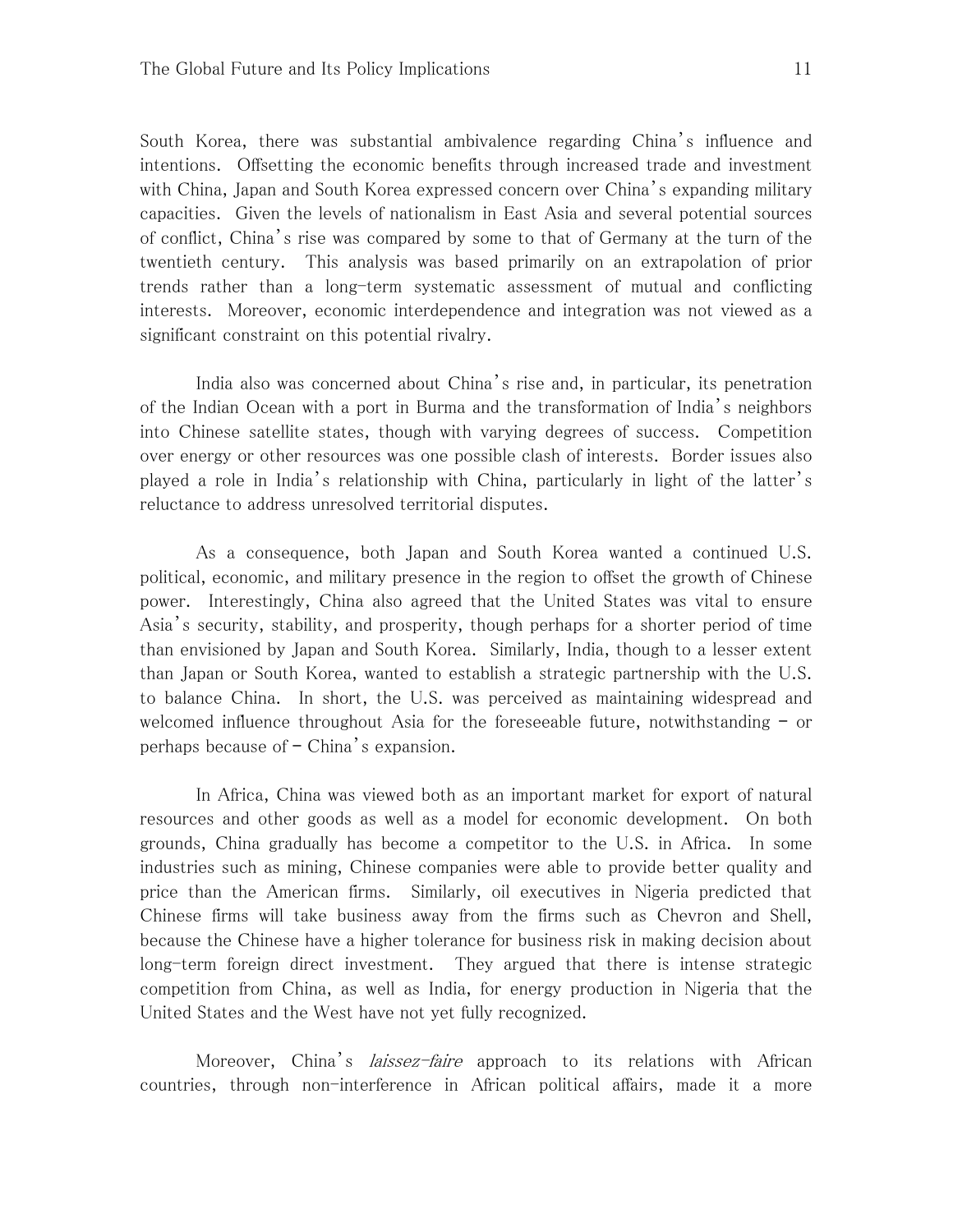attractive strategic partner for certain countries, which resented the American emphasis on human rights and democracy as a condition for economic assistance. Indeed, some in South Africa thought that the advent of democracy in China would slow its economic growth, a perception that made the authoritarian model an attractive path for African countries to generate wealth.

In Central Asia, China was perceived to be more influential relative to its role in the 1990s. However, it still lacked the access to local political actors that Russia and the United States possessed. Moreover, the declining position of the U.S. within the region was viewed as self-inflicted and readily reversible should the U.S. express greater interest in Central Asia through regular visits and political engagement.

In Latin America, China's impact was felt mainly in its contrasting roles as economic competitor and trading partner. While Latin American industries felt China's economic presence through increased competition from cheaper labor costs and higher productivity, China's trade with the region, though growing, was much less significant than U.S. trade. In political and security matters, China's role was even smaller. One Chilean analyst noted that while the United States could play a positive role brokering between Latin American countries, he could not envision China playing any such role even if its presence grows. Consequently, none of the Latin American countries we visited had a China or Asia policy, and similarly none of the Asian countries had any strategy with respect to Latin America.

In summary, although the economic impact of China's rise was felt everywhere, its political weight was felt mostly in Asia. One Egyptian observer argued that China is unlikely to exercise global political influence because it does not have a universal value system with potential claims around the world. Chinese themselves argue that while their country is an emerging economic superpower and dominant regional actor, it will not become a political superpower, much less a peer competitor to the United States until after 2050, if then.

#### C. Challenges to Governance

Another area of agreement among the conferences was the challenges to governance that modern threats and problems presented, particularly given a decreasing sense of confidence in the ability of existing international institutions to confront these issues. The emergence of "ungoverned spaces" is an acute problem in large parts of the developing world, particularly in Africa, where areas of the dispossessed and disenfranchised are completely detached from the national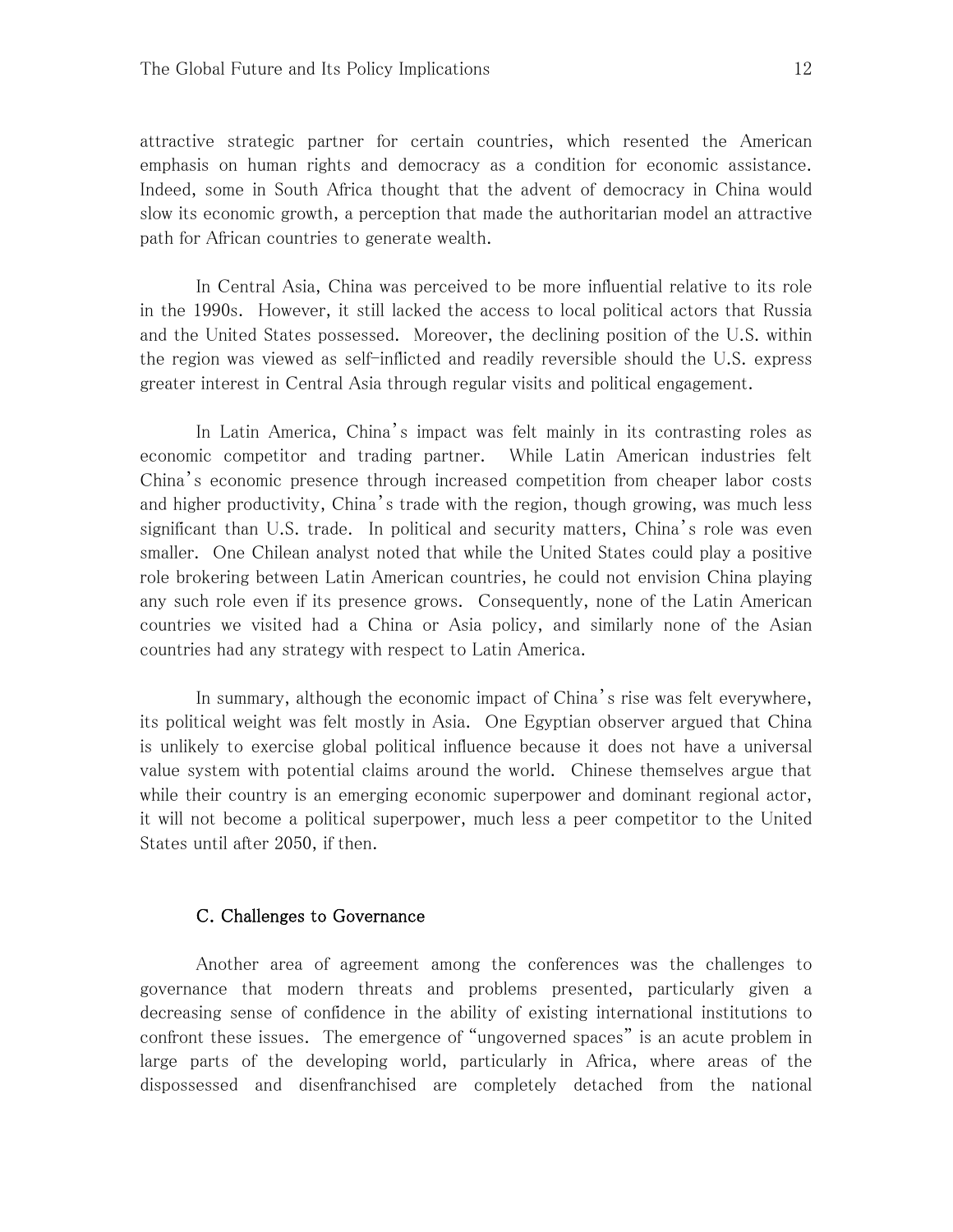governmental institutions. Semi-failed states were also identified in Latin America, where Bolivia, Ecuador, Suriname, and Paraguay appeared to present potential security risks to their neighboring countries.

The failure of governmental institutions to exercise control and influence over the full extent of their national territories and populations created lawless areas prone to infiltration by extremist networks capitalizing on local grievances and a sense of social injustice. In Nigeria, in particular, there were signs of militants copying tactics and ideology from the Middle East. The local elites were concerned that terrorism and political Islam would fill the current power vacuum in areas of the dispossessed and the disenfranchised by filling a societal need for governance and normative structures.

There was little hope that international institutions such as the United Nations, or the Organization of American States in the case of Latin America, could effectively address these issues. Given that some of these challenges had roots in severe poverty and societal fragmentation exacerbated by globalization, especially in Africa, many were disappointed that the ongoing Doha round trade negotiations have failed to make the promise of mutually-beneficial trade and investment more inclusive and equitable. Moreover, there was greater reliance on bilateral investment treaties and bilateral free trade areas than economic integration through regional or global institutions.

Asian officials and experts in each of the countries we visited downplayed the role of international institutions in their region outside of economic issues. Most were particularly mistrustful regarding any collective security institutions. On the other hand, the Chinese were hopeful with respect to the Shanghai Cooperation Organization, though cautioned that they did not want to transform it into a NATOlike organization.

In India and Central Asia, mass migrations and shifts in demographics also presented governance challenges that have not been addressed thus far. One Indian analyst suggested that there was a need for some international regulation of migration through a treaty or another mechanism, but that none of the existing institutions have undertaken this effort yet.

In Africa, Asia, and Latin America, all of the challenges to governance were of a practical variety – alleviating poverty, providing security, promoting social justice – that were fully consistent with general norms of human rights and democracy. While admittedly there were significant disputes over the primacy of sovereignty and the degrees of political involvement in a democracy, there was no ideological alternative to the notions of liberal democracy that originated in the West. Indeed, one Indian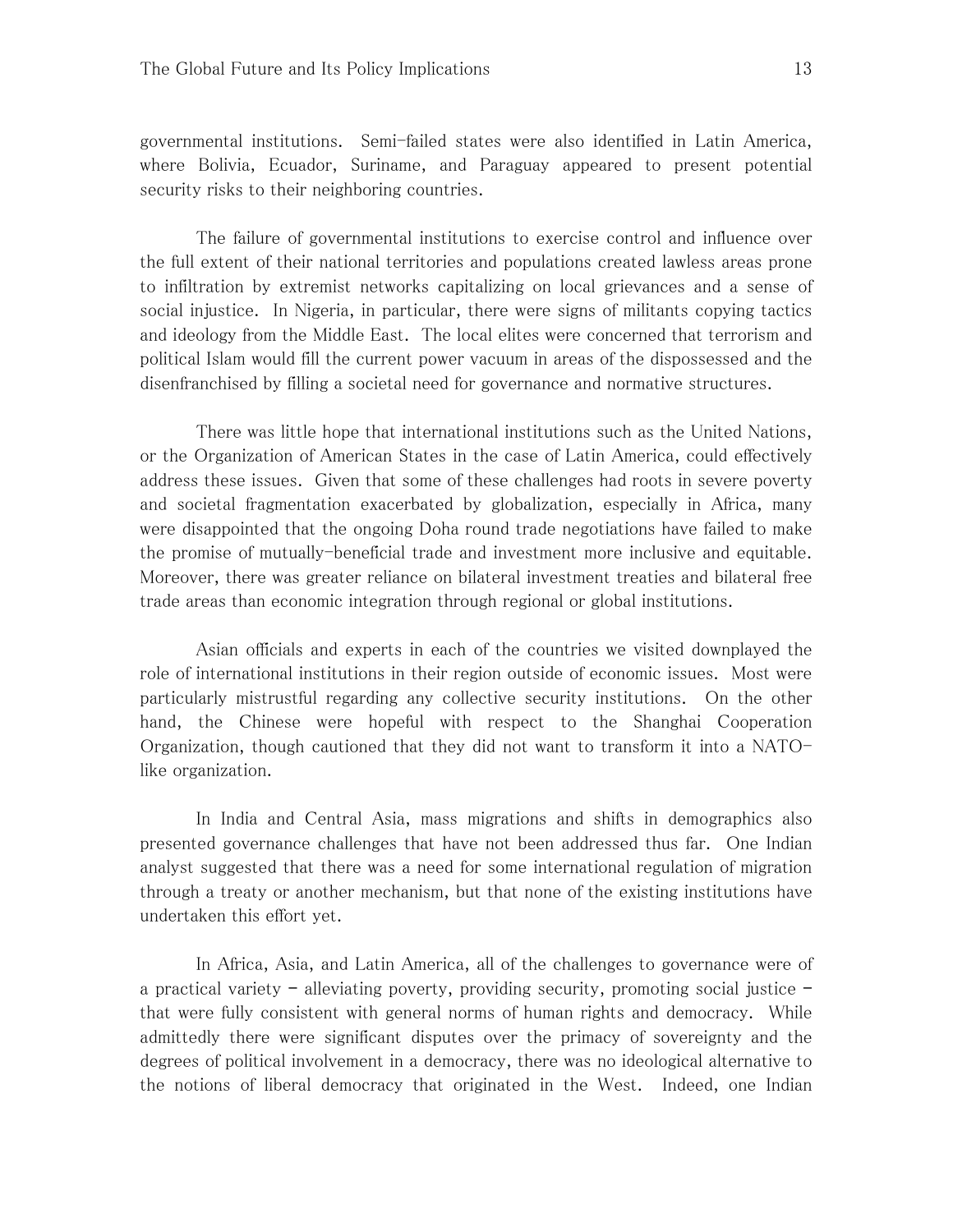commentator observed, in referring to his country and Asia at large, that the West is within us.

On the other hand, the Middle East was confronted with a possible competitor to liberal democratic governance in the form of political Islam. Though this challenge was presented most prominently in Egypt (among the countries we visited) by the Muslim Brotherhood, it was also apparent in Turkey, where there was tension between secular and religious groups on many issues of daily life. In both of these countries, the idea of a New Caliphate (itself, a type of regional international institution) that was discussed as one of the scenarios in the 2020 report was not readily dismissed as implausible or unappealing to some. Thus, political Islam presented challenges to global governance that were in many regards greater and deeper than those posed by the other modern problems discussed above.

## IV. Areas of Divergence

There were of course significant divergences among and within regions as well. The areas in which views diverged particularly sharply included the imminence and impact of resource constraints, the challenge of international terrorism, and the role of the United States, both perceived and desired.

#### A. Resource Constraints

Although the precipitous increases in global energy prices toward the end of our trips made energy security a topic of concern everywhere, its salience varied considerably by region. Iran and Russia, owing to their vast reserves of natural gas as well as oil, are obvious beneficiaries of high oil prices, which serve to strengthen other petro-states like Nigeria and Venezuela and to accentuate the role of national oil companies. Throughout Asia, there was considerable concern that the scramble for secure energy supplies, accelerated by rapidly growing demand from China and India, could touch off a new round of resource nationalism absent any mechanisms for cooperation. Europeans wonder whether their relationship with Russia will be one of dependence or interdependence. Countries in Africa and the Middle East, in turn, feared that they could become the battlegrounds for resources, while Central Asians worried about a new "Great Game" in which Russia, China, and the West engaged in a competitive struggle among suppliers, purchasers, and transit countries. Some Indian analysts warned an "energy Cold War" and observed that historically most great power conflicts arose over resources.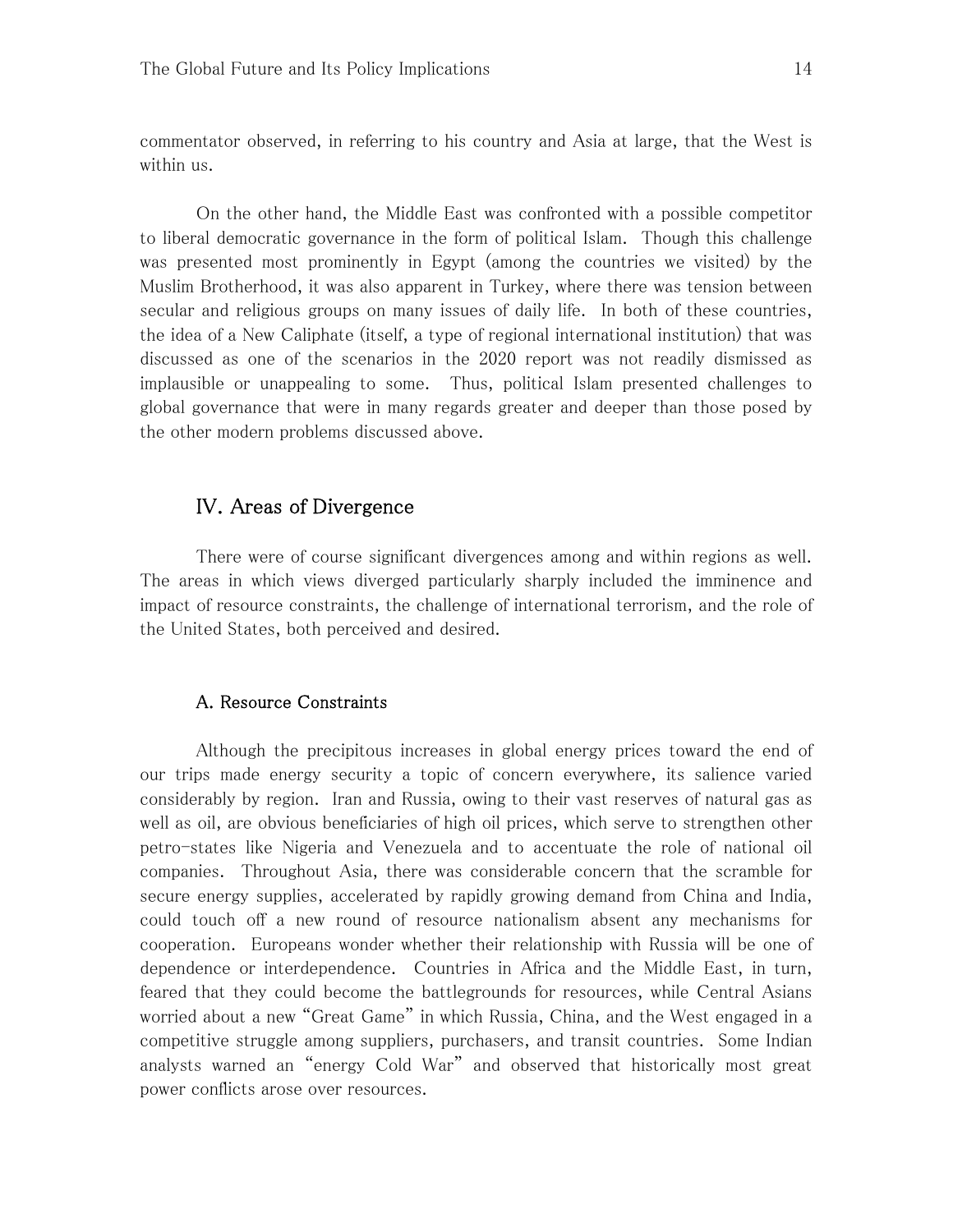One Brazilian expert predicted that the first half of the  $21<sup>st</sup>$  century will be focused on energy security, noting that many transnational firms are starting biofuels projects in Brazil. Energy security has different connotations around the world. Mexico, for example, does not have a national policy on energy and alternative fuel sources, while India viewed its emerging strategic partnership with the U.S. as key to accessing the clean coal and nuclear technology needed to diversify its supply.

In the poorest parts of the world, constrained energy and other resources, coupled with the effects of climate change, have dire consequences. Rising oil prices have contributed to sharply higher food costs because of increased expenses for farm equipment operation, fertilizer, and transportation. Over the past year, protests over rising prices for such basic commodities as tortillas in Mexico, rice in the Philippines, and bread in Egypt revealed how quickly resource constraints can affect those at subsistence level. All this is happening at a time when rapid population growth in sub-Saharan Africa, the Middle East, and South Asia is putting still more pressure on scarce water resources and arable land. Climate change effects, particularly close to the equator, are contributing to desertification, coastal erosion, and decreasing fisheries resources add to the looming threat.

In sum, resource constraints and climate change loom much larger for the "bottom billion" than they do for the rest of the world. The predictable near-term consequences are water and food shortages, contributing to humanitarian crises, state failure, and illegal migration. African officials worried about the expansion of extreme poverty, weak and failing states, criminality, and humanitarian disasters, while Indians spoke of unregulated population flows across southeast, south, and central Asia, exacerbating problems of wealth disparities, crime, terrorism and water and food scarcity. Large-scale migration, in turn, makes more salient issues of identity, including religious identity.

### B. The Challenge of International Terrorism

Much of the world sees the challenge of international terrorism very differently than has the United States since  $9/11$ ; the rest does not see it as a global priority at all. The U.S. is virtually alone in seeing it as a "war." As one Egyptian official put it to us, "the 'war on terror' will not be won by military means." Of the countries we visited, terrorism was a priority primarily in Egypt and Turkey, and to a much lesser extent in Nigeria, India, Central Asia, and Europe. In East Asia, Latin America, and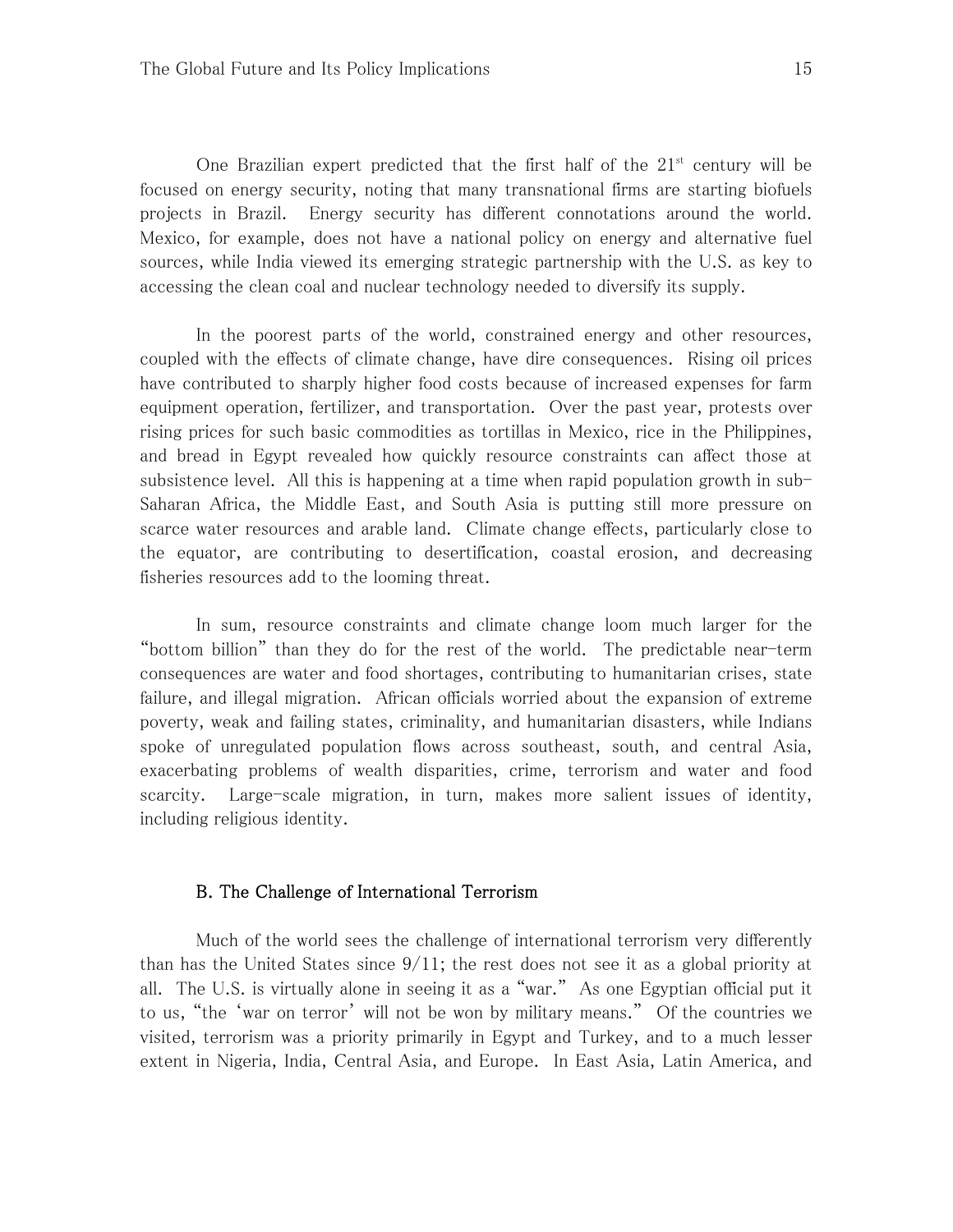southern Africa, it was hardly an issue at all, although some countries worried about home-grown guerrilla activity.

For Latin America, political Islam and religious extremism seem "distant and alien." There and elsewhere, the real concern was that U.S. preoccupation with terrorism was distracting its attention from other pressing global problems. In China, for example, a foreign ministry official lamented that in APEC meetings, "the U.S. just wants to talk about counterterrorism," whereas the Chinese and others wanted to discuss trade liberalization and other issues of greater concern to them.

The challenge posed by international terrorism in the Middle East was complex and not easily susceptible to large-scale military solutions or any other external control. Participants in Egypt suggested that the most that the United States can hope to achieve in its struggle against international terrorism is to assist local moderates in their fight against extremists by supporting various modern reform projects. In addition to non-state terrorist actors, they saw the combination of nationalism and religion as also posing an explosive danger, and they felt that by suppressing moderate opposition parties their government had ceded the political opposition entirely to the Muslim Brotherhood. Experts and officials in the Middle East saw a vicious cycle whereby the Islamist challenge reinforced the authoritarian tendencies of governments, which in turn "put wind in the sails" of political Islam. Similarly, Nigerian interlocutors argued that the so-called "global war on terror" had "set up a spiral conflict of escalating violence and national assertiveness." In virtually all of our conferences, participants felt that by treating it as a war and particularly by its invasion and occupation of Iraq, the U.S. had exacerbated the terrorist threat.

South Africans argued that global income disparities were the root causes of terrorism. Similarly, a senior Egyptian official argued that the unfair global distribution of income and the dismissal of local tradition created a backlash, which was fueled by chronic regional conflicts. The Muslim world was largely outside global decision making, which reinforced the sense of exclusion and persecution on which terrorist organizations preyed. Progress toward resolving some of these conflicts would sever the link between terrorist groups and longstanding political grievances, and the perception that Muslims were full participants in their resolution, would greatly weaken the appeal of radical Islamist groups.

Growing religiosity around the world – Christian and other, as well as Muslim – was seen as an expression of discontent with globalization. In the Middle East and the Muslim world more broadly, there was a tension between globalization, modernization, and secularization. Within Middle Eastern societies, participants saw an acute and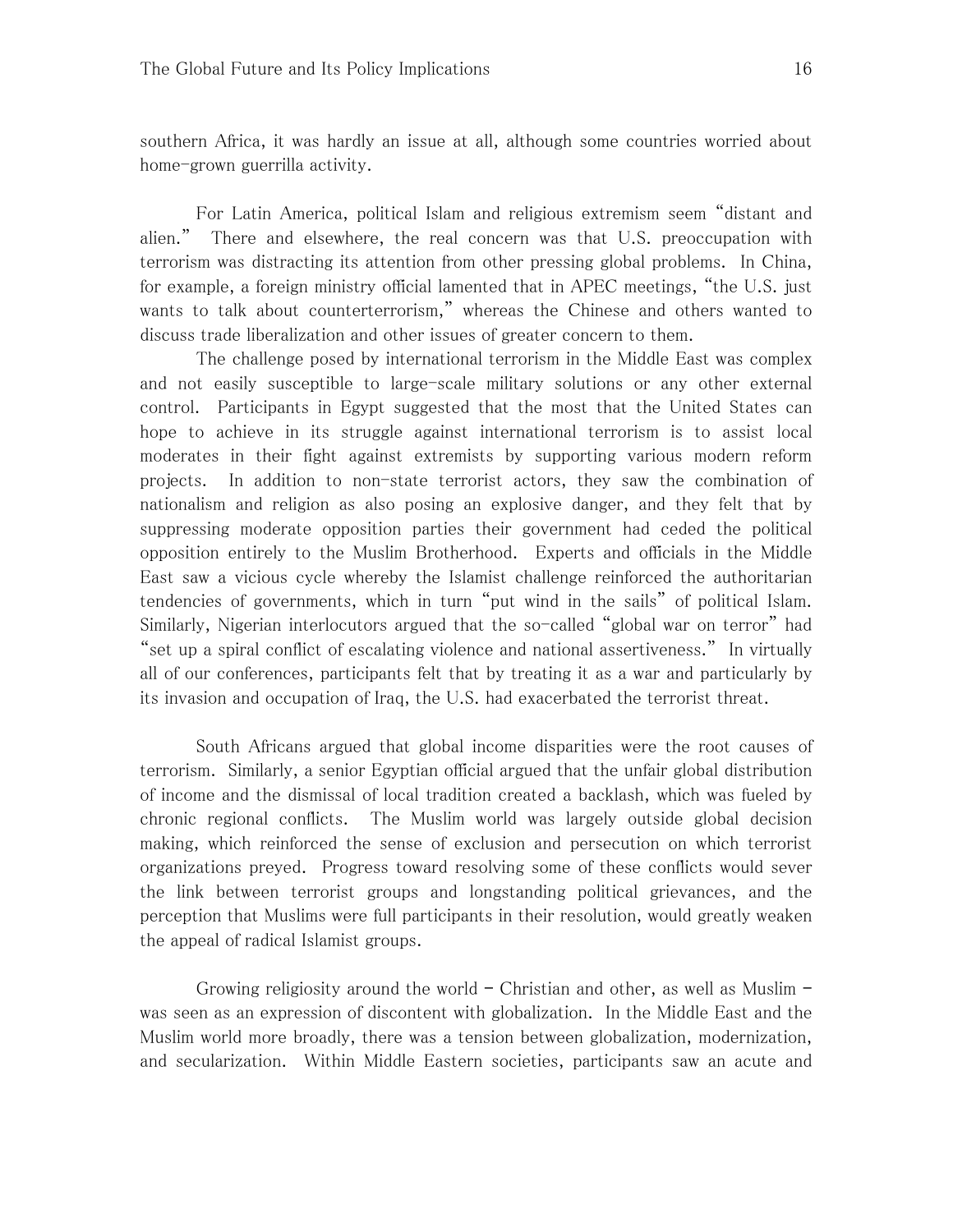growing contest between radical and moderate Islam, though they were quick to add that the ultimate answer was not "moderate Islam" but secularism.

### C. The Role of the United States

In most of the countries we visited, the United States was viewed as one of the primary drivers of global change and as a critical "independent variable" in shaping the future of various regions. Participants made an important distinction, however, between the key roles played the U.S. played by virtue of its military, economic, and diplomatic power, on the one hand, and a yearning for American leadership. The global impact of the U.S. in the broad sense was not in dispute, although many saw this in *relative* decline, but the desirability of U.S. leadership was highly variable. Some saw U.S. power as a hedge against national rivalries in their own regions. Others wanted the U.S. to play a stronger role in facilitating or catalyzing regional cooperation, or at least, as in the case of many in Latin America, to pay greater attention to its hemispheric responsibilities. Europeans mainly wanted a return of a more reliable and predictable U.S. partner, but without much consensus as to what the transatlantic partnership should mean in the  $21<sup>st</sup>$  century.

Although the impact of the U.S. economy is felt everywhere, the U.S. political impact varies widely by region. For some, including Chile and Brazil and much of central Asia, the U.S. role was felt to be slight and receding. Elsewhere, it continued to loom large. This was especially the case in Mexico, whose economy is more integrated to the U.S. economy than some U.S. states. (Indeed, nowhere in the world are mutual perceptions more unalike than between the U.S. and Mexico. Mexicans feel themselves to be almost the  $51<sup>st</sup>$  state, at least in terms of the integration of the economies and their informal labor markets, but such perceptions are hardly reciprocated north of the Rio Grande.) The perceived presence of the U.S. remains strong in South Korea and Japan as well, owing to the intensity of the post-war alliance relationships in Asia as well as concerns about China's growing role.

Anti-Americanism, as has been mentioned, was not as strong or as widely evident as public opinion surveys sometimes suggest, but a marked wariness about U.S. intentions remains. The moral authority of the U.S. in world affairs has been significantly attenuated, not only as a result of recent U.S. policies but also because of the presence of what are seen as alternative value systems and competing international norms represented by Europe and, to a lesser but growing extent, Asia.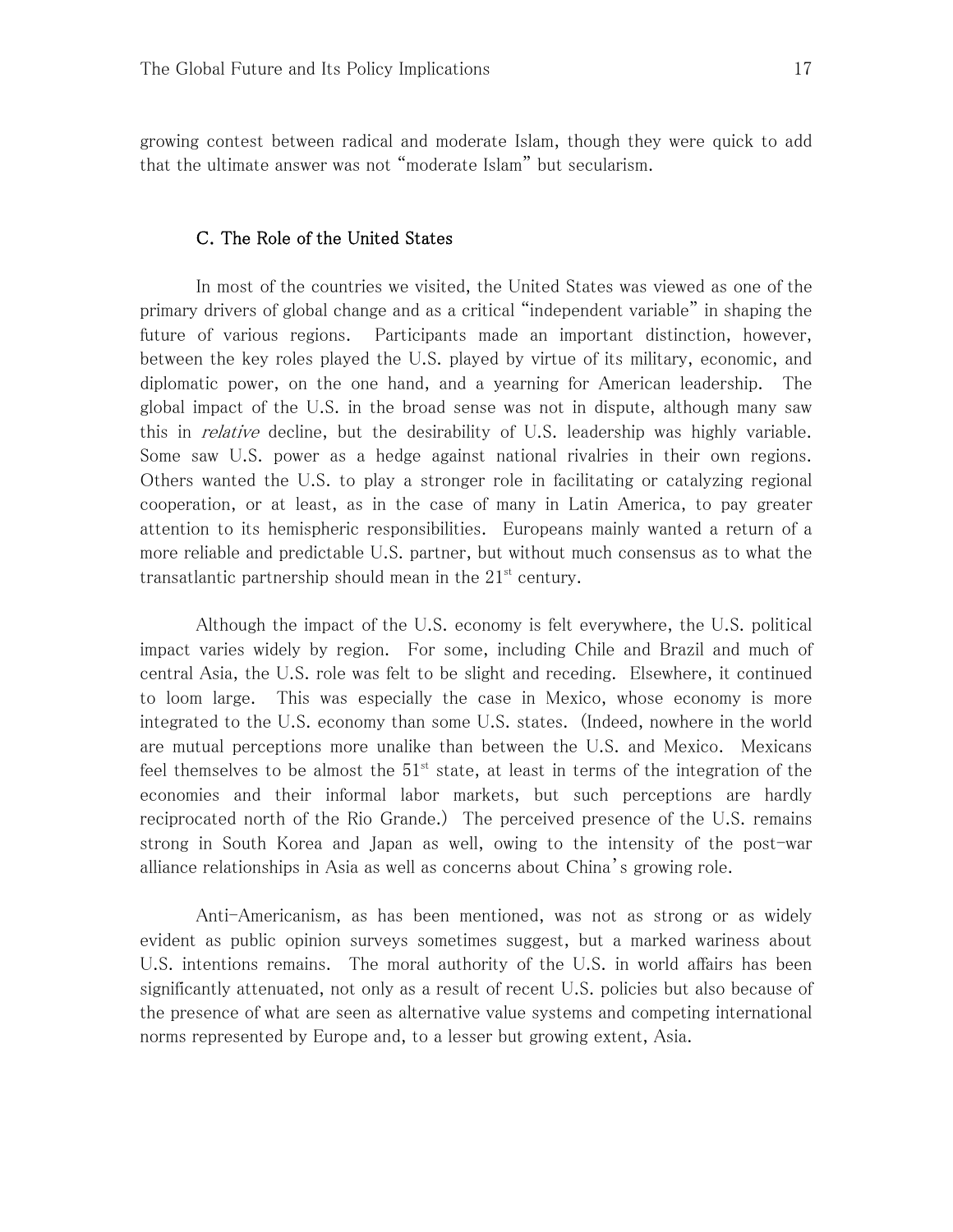In sum, there was a strong desire in most regions for stronger and more constructive U.S. engagement, which had different rationales in each region and which did not always translate into a desire for U.S. leadership. Nowhere were these contradictory impulses more evident than in East Asia. In Japan, South Korea, and China alike, participants felt that U.S. preoccupation with the Middle East and international terrorism had distracted U.S. attention from Asian security. This neglect was particularly worrying because of China's growing role and the resurgence of nationalism throughout the region. Japanese saw the U.S. alliance as the only alternative to Japan's playing an unwanted regional role, yet they felt (as did the Chinese) that the U.S. was pushing them into an anti-Chinese posture that was no one's interests. For their part, the South Koreans worried about being caught in the middle of a U.S.-North Korean contest and saw their own approach to the north as being dangerously out of sync with the American. The six-party talks were seen as a partial corrective and a useful device for bringing together all the relevant actors, but their scope was too confined to allow for the kind of multilateral dialogue on security issues that is needed. It was generally agreed that the U.S.-Chinese relationship would be the key, yet America's relative neglect was allowing a new security architecture to be erected that largely excluded the U.S.

## V. Conclusion

Our strategic dialogues around the world over the past two years have revealed a set of widely shared global challenges – involving the global trading and financial system, climate change, energy security, resource constraints, and others – that take on distinctive regional characteristics without providing an overarching global rationale for action. The old order is fraying, but a new one has yet to be defined. Existing institutions – regional as well as global – seem ill-equipped to deal with these challenges, and emerging global powers led by China and India seem more inclined to operate outside these institutions than to embrace the Western-led international order of a bygone era.

Integration and fragmentation are two sides of globalization, and our trips around the world revealed both. The positive sides of globalization are evident everywhere, most obviously in Asia but also in rising prosperity in almost every part of the world. But these same forces also produce disruptive changes. In Europe, the forces of integration are still ascendant, despite the travails of the European constitution after the referenda in France, the Netherlands, and, most recently, Ireland. Elsewhere, the watchword is not regional integration, which is seen as neither necessary nor possible, but closer cooperation, as countries in Asia, Latin America,